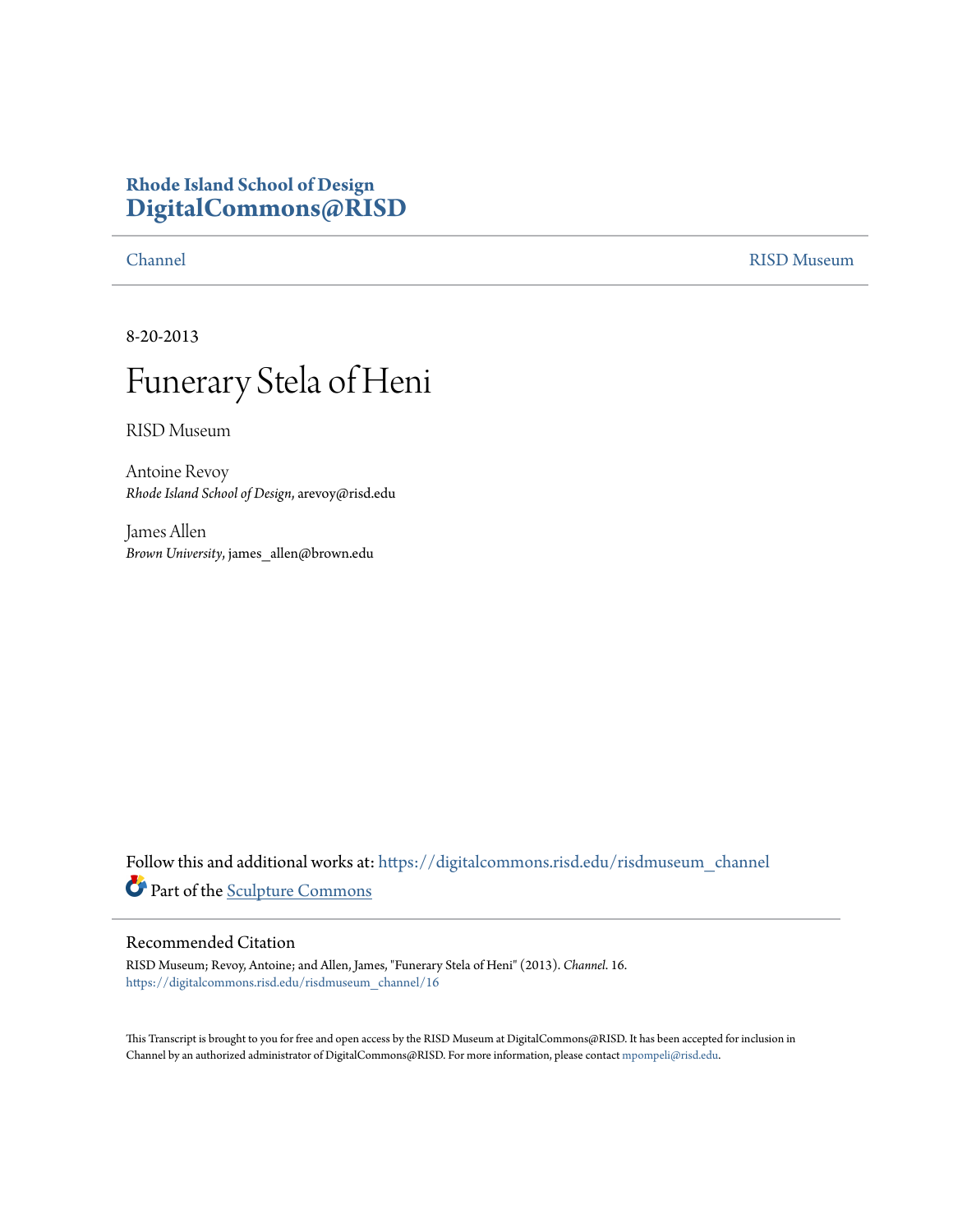I'm Antoine Revoy. I'm an instructor in the illustration department and I'm also a RISD alumnus.

We're looking at the funerary stela of Heny which is a gravestone made in Egypt around 1250-1234 B.C. This is a beautiful piece carved in limestone. It's painted in brown, yellow, and blue pigments, and it's carved both in relief concave and convex.

These funerary stelas typically mark the location of a burial ground, and they also provide information regarding the identity and nature of the deceased. In this case, we are looking at stela which pertains to a deceased official named Heny. We can tell by looking at him, represented to the left, that he's in a composite perspective typical of the two-dimensional representation in Ancient Egypt, with both the head and the legs in profile, and then the chest and arms seen from a front view.

As an illustrator, I've worked in a variety of media, including animation and comics. I'm also a designer and as such, a lot of my work has to do with the juxtaposition of image with type or text. An initial reaction of mine in seeing a beautiful item such as this one is somewhat of an emotional connection of seeing someone who had to work with similar constraints; to see that this artist separated from me by 4,000 years just so beautifully crafted this item. He had to deal with all of these pictorial challenges, and arrange them in a medium which is both lasting and difficult to work with.

As an artist, I feel as though one thing that resonates with me the most is being able to see the things which we are not necessarily supposed to be able to see, like the marks from the carving. I feel that this is something which I can relate to the person who created this piece, in that I am seeing these individual marks. I'm getting a sense for the hands that moved across the stone that patiently and expertly carved it, and that just refines this form. This is something which is both an intellectually artistic and emotional connection, as well.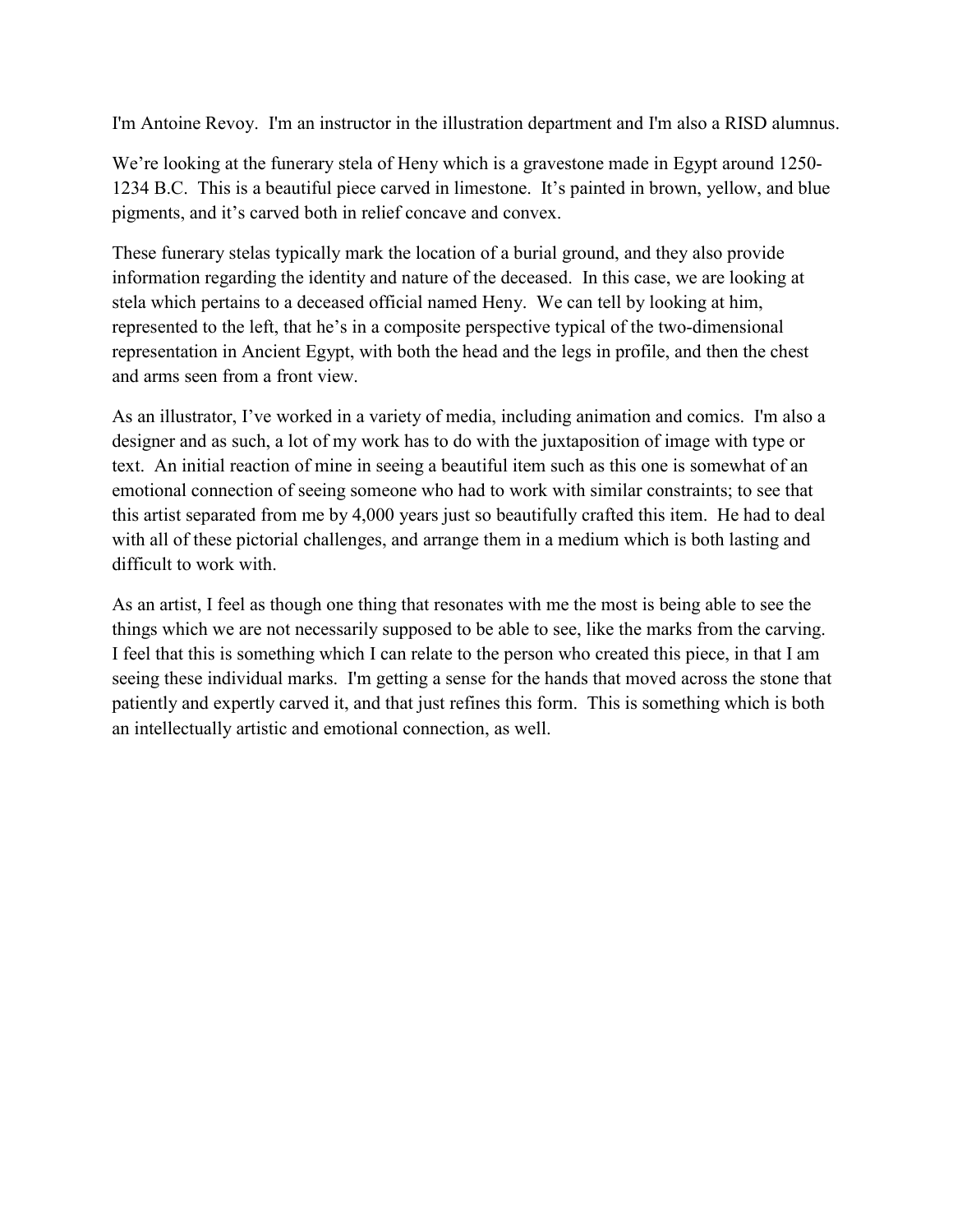My name is James Allen. I'm a professor of Egyptology at Brown University. I'm going to be talking about the funerary stela of a man named Heny –our pronunciation of his name, as we don't exactly know how it was pronounced. Heny is standing on the left. He has a tall staff in his left hand and a baton in his right hand, which is a symbol of his office.

Heny is standing in front of a pile of offerings on the bottom of the stela. The first thing you see in front of his staff is an offering table with tall life-like objects on it. Believe it or not, those are stylized loaves of bread.

Above the offerings facing Heny, and facing in the same direction that he does because they refer to him, are several rows of hieroglyphs.

It starts out on the top line saying "a royal offering of Anubis." Royal offerings were given to the gods of the cemetery; either Anubis or Osiris in most cases in order for part of the cemetery to be turned over for a person's tomb. So this is a royal offering of Anubis. Anubis is actually the little jackal-like figure about the fifth sign in from the right. We are reading from light to left: "Royal offering of Anubis on top of his hill; in the bandages, lord of Acropolis." Then going to the second line: "In all his good places; an invocation offering."

An invocation offering was when a visitor would come to the tomb and would summon the spirit of the deceased out of the tomb, to receive offerings that were laid on an offering table. "A good invocation offering for…" –then on the third line we get Heny's titles – "…the high official, courtier and honored on, Heny."

Then in the smaller line of hieroglyphs – the fourth one down – we have actually what most Egyptians hoped to receive: "1,000 of bread, 1,000 of beer, 1,000 of fowl, 1,000 of beef, 1,000 of every good thing for the high official, royal sealer" – which is another honorary title – "the honored one, Heny."

Finally, below that in a slightly larger line of hieroglyphs, Heny is described as, "beloved by his father, blessed by his mother, and ruler of their house." This is a unique feature of this stela. As far as I know, it doesn't occur anywhere else, and we don't exactly know what it means to call him ruler of their house.

Stela like these were meant to be read by visitors to the tomb. Very often, stela like these have an appeal to visitors and ask for offerings for the spirit of the deceased. Oftentimes, they say if you don't have anything with you, then say, "1,000 of bread, 1,000 of beer, 1,000 of poultry, 1,000 of beef, 1,000 of everything for the spirit of the deceased." As you're standing before this stela, then maybe you can do the same thing.

It's kind of interesting to stand here and, in a way, interact with somebody who lived 4,000 years ago. Heny had this stela carved because he wanted to be remembered primarily by the people he knew. He would be amazed, I think, to know that he was standing here in Rhode Island – a place